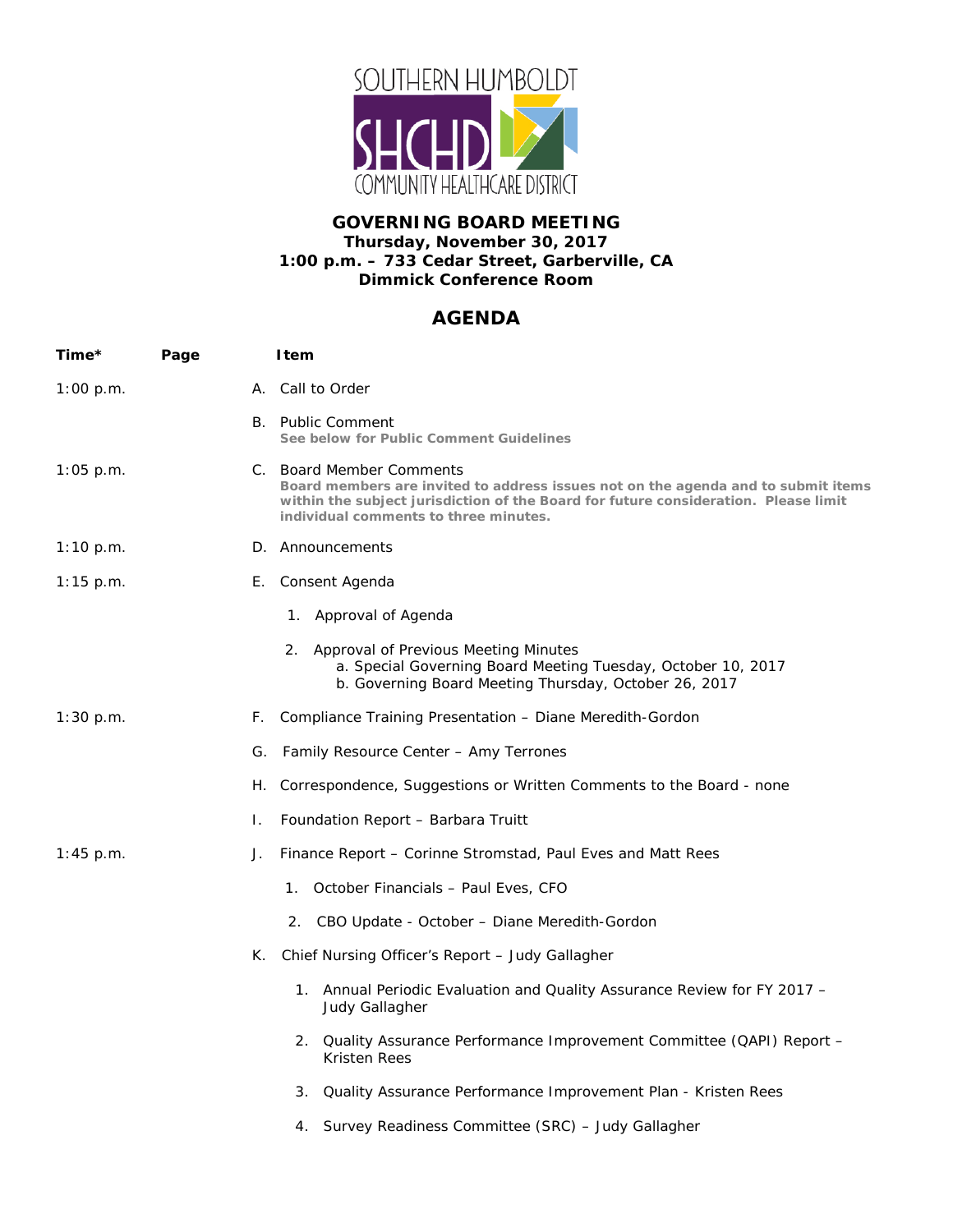| Time*       | Page | <b>I</b> tem                                                                                                            |  |  |
|-------------|------|-------------------------------------------------------------------------------------------------------------------------|--|--|
|             |      | 5.<br>Infection Prevention and Employee Health Third Quarter Report - Mary<br>McKenzie                                  |  |  |
| 2:00 p.m.   |      | L. Administrator's Report – Matt Rees                                                                                   |  |  |
|             |      | Department Updates<br>1.                                                                                                |  |  |
|             |      | Strategic Plan Update<br>2.                                                                                             |  |  |
|             | М.   | Old Business                                                                                                            |  |  |
|             |      | 1. Acknowledgement of \$10,000 donation from the Foundation for<br>courtyard renovations.                               |  |  |
| $2:15$ p.m. |      | N. New Business                                                                                                         |  |  |
|             |      | 1. Approval of Governing Board candidate                                                                                |  |  |
|             |      | 2. Approval of Resolution 17:23 Policy and Procedures<br>See Addendum Packets<br>a.                                     |  |  |
|             |      | 3. Approval of Resolution 17:24 to adjust district boundary lines                                                       |  |  |
|             |      | 4. Committee appointments                                                                                               |  |  |
|             |      | 5. Employee appreciation luncheon hosted by Governing Board                                                             |  |  |
|             |      | 6. Acknowledgement of donation of piano located in the Dimmick Room                                                     |  |  |
|             |      | 7. Approval of Policy and Procedure Manual and Revisions - Pepe Olano                                                   |  |  |
|             |      | 8. ACHD's 2018 Leadership Academy                                                                                       |  |  |
|             |      | O. Next Meeting January 25, 2018                                                                                        |  |  |
|             | P.   | <b>Meeting Evaluation</b>                                                                                               |  |  |
|             | Q.   | Parking Lot Items - none                                                                                                |  |  |
|             | R.   | <b>Adjourned Open Session</b>                                                                                           |  |  |
| 2:30 p.m.   | S.   | <b>Closed Session</b>                                                                                                   |  |  |
|             |      | 1. Approval of Previous Closed Session Minutes<br>a. Closed Session Governing Board Meeting Thursday, October 26, 2017. |  |  |
|             |      | Quality/Risk Management Report [H&S Code § 32155 - Judy Gallagher<br>2.                                                 |  |  |
|             |      | Medical Staff Reappointments/Appointments [Gov. Code § 54957] - none<br>З.                                              |  |  |
|             |      | Confidential Correspondence to the Board - none<br>4.                                                                   |  |  |
|             |      | 5.<br>Personnel matter - CEO evaluation - pursuant to Government Code § 54957                                           |  |  |
|             | Т.   | Adjourn Closed Session                                                                                                  |  |  |
|             | U.   | Resume Open Session                                                                                                     |  |  |

V. Adjourn